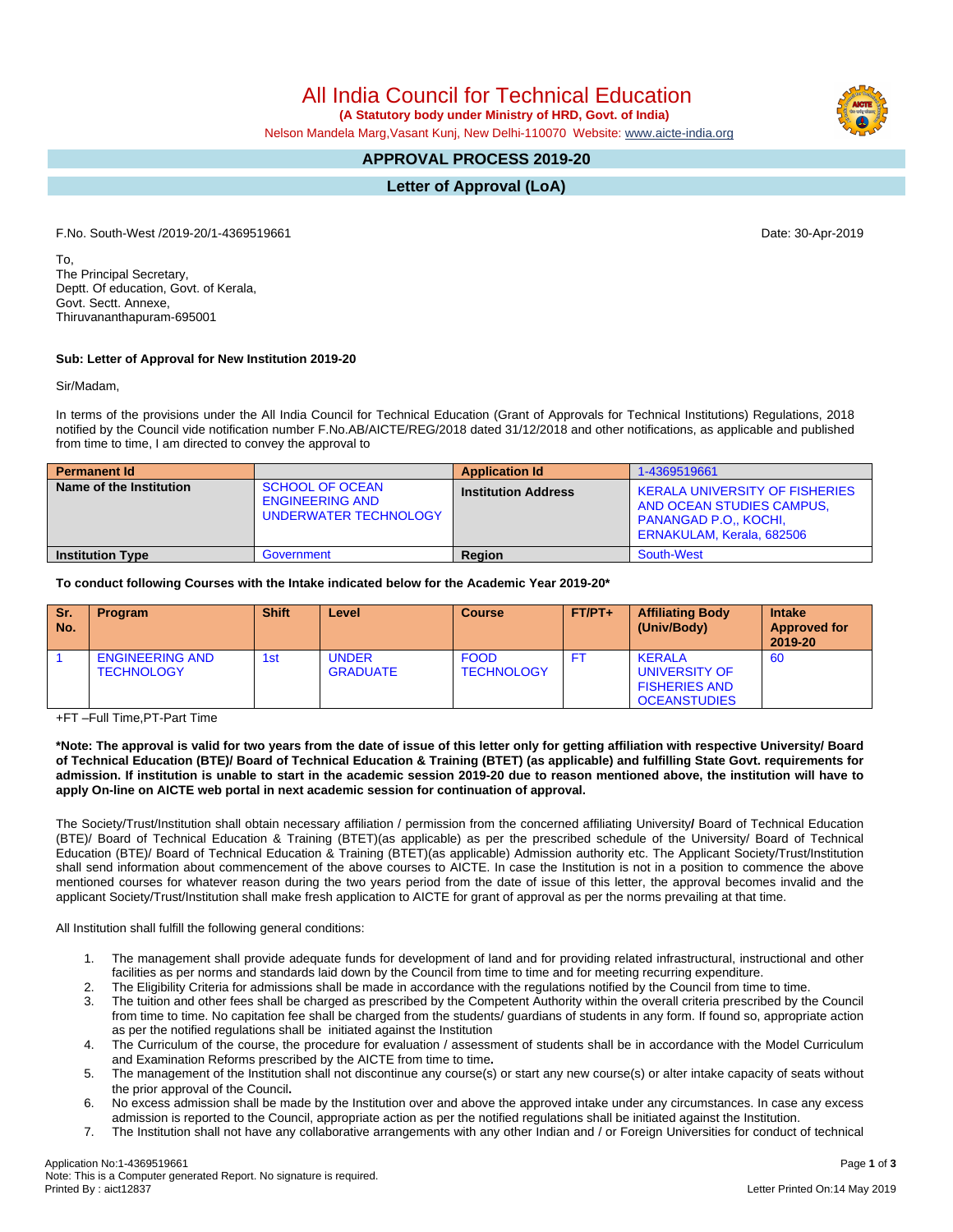courses without obtaining prior approval from AICTE. In case any violation is reported to the Council, appropriate action as per the notified regulations shall be initiated against the Institution

- 8. The Institution shall not conduct any course(s) as specified in the Approval Process Handbook without prior permission / approval of AICTE. If found so, appropriate action as per the notified regulations shall be initiated against the Institution.
- The Institution shall operate only from the approved location, and that the institution shall not open any off campus study centers / extension centers directly or in collaboration with any other institution / university / organization for the purpose of imparting technical education without obtaining prior approval from the AICTE. If found so, appropriate action as per the notified regulations shall be initiated against the Institution.
- 10. The accounts of the Institution shall be audited annually by a certified Chartered Accountant and shall be open for inspection by the Council or persons authorized by it.
- 11. Heads of Departments, the teaching and other staff shall be appointed in given time frame and selection shall be done according to procedures, qualifications and experience prescribed by the Council from time to time and pay scales are as per the norms prescribed by the AICTE from time to time. The Institution shall publish an information booklet before commencement of the academic year giving details regarding the Institution and courses / programs being conducted, Fees charged and details of infrastructural facilities including faculty etc. in the form of mandatory disclosure. The information booklet may be made available to the stakeholders of the technical education. The mandatory disclosure information, as per directions in the AICTE website / Approval Process Handbook, shall be put on the Institution Website. The information shall be revised every year with updated information about all aspects of the Institution.
- 12. It shall be mandatory for the Institution to maintain a Website providing the prescribed information. The Website information must be continuously updated as and when changes take place.
- 13. If the Institution fails to disclose the information or suppress and / or misrepresent the information, appropriate action as per the notified regulations shall be initiated against the Institution.
- 14. AICTE may also conduct inspections with or without notifying the dates to verify specific complaints, to verify adherence to AICTE norms & standards, and to verify any mis-representation, violation of norms & standards, mal-practices etc.
- 15. The Institution by virtue of the approval given by Council shall not automatically become claimant to any grant-in-aid from the Central or State Government.
- 16. In the event of a student / candidate withdrawing before the starting of the course, the wait listed candidates should be given admission against the vacant seat. The entire fee collected from the student, after a deduction of the processing fee of not more than Rs. 1000/- (Rupees one thousand only) shall be refunded and returned by the Institution to the student / candidate withdrawing from the program. It would not be permissible for the Institution to retain the School / Institution Leaving Certificates in original to force retention of admitted students and not to charge fees for the remaining period if a student cancels the admission at any point of time.
- 17. The Institution shall take appropriate measures for prevention of ragging in any form, in the light of AICTE regulation "Prevention and Prohibition of Ragging in Technical Institutions, Universities including Deemed to Universities imparting technical education" Regulation 2009 (F.No. 37-3/Legal/AICTE/2009 dated 01/07/2009). In case of failure to prevent the instances of ragging by the Institutions, the Council shall take appropriate action as per the notified regulations.
- 18. It is mandatory to comply all the essential requirements as given in APH 2019-20(appendix 6)

The Government/ Management of the Institution shall strictly follow further conditions as may be specified by the Council from time to time.The Council may withdraw the approval, in case it observe any violation of the above conditions and/or non- adherence to the norms and standards prescribed by the Council, mis-representation of facts and submitting factually incorrect information to it.

NOTE: If the State Government / UT / DTE / DME has a reservation policy for admission in Technical Education Institutes and the same is applicable to Private & Self-financing Technical Institutions, then the State Government / UT/ DTE / DME shall ensure that 10 % of Reservation for EWS would be operational from the Academic year 2019-20. However, this would not be applicable in the case of Minority Institutions referred to the clause (1) of Article 30 of Constitution of India.

> **Prof. Alok Prakash Mittal Member Secretary, AICTE**

Copy to:

- **1. The Director Of Technical Education\*\*, Kerala**
- **2. The Registrar\*\*,**
	- Kerala University Of Fisheries And Oceanstudies
- **3. The Principal / Director,** School Of Ocean Engineering And Underwater Technology Kerala University Of Fisheries And Ocean Studies Campus, Panangad P.O,, Kochi,Ernakulam, Kerala,682506

## **4. The Regional Officer,**

All India Council for Technical Education Health Centre Building Bangalore University Campus Bangalore - 560 009, Karnataka